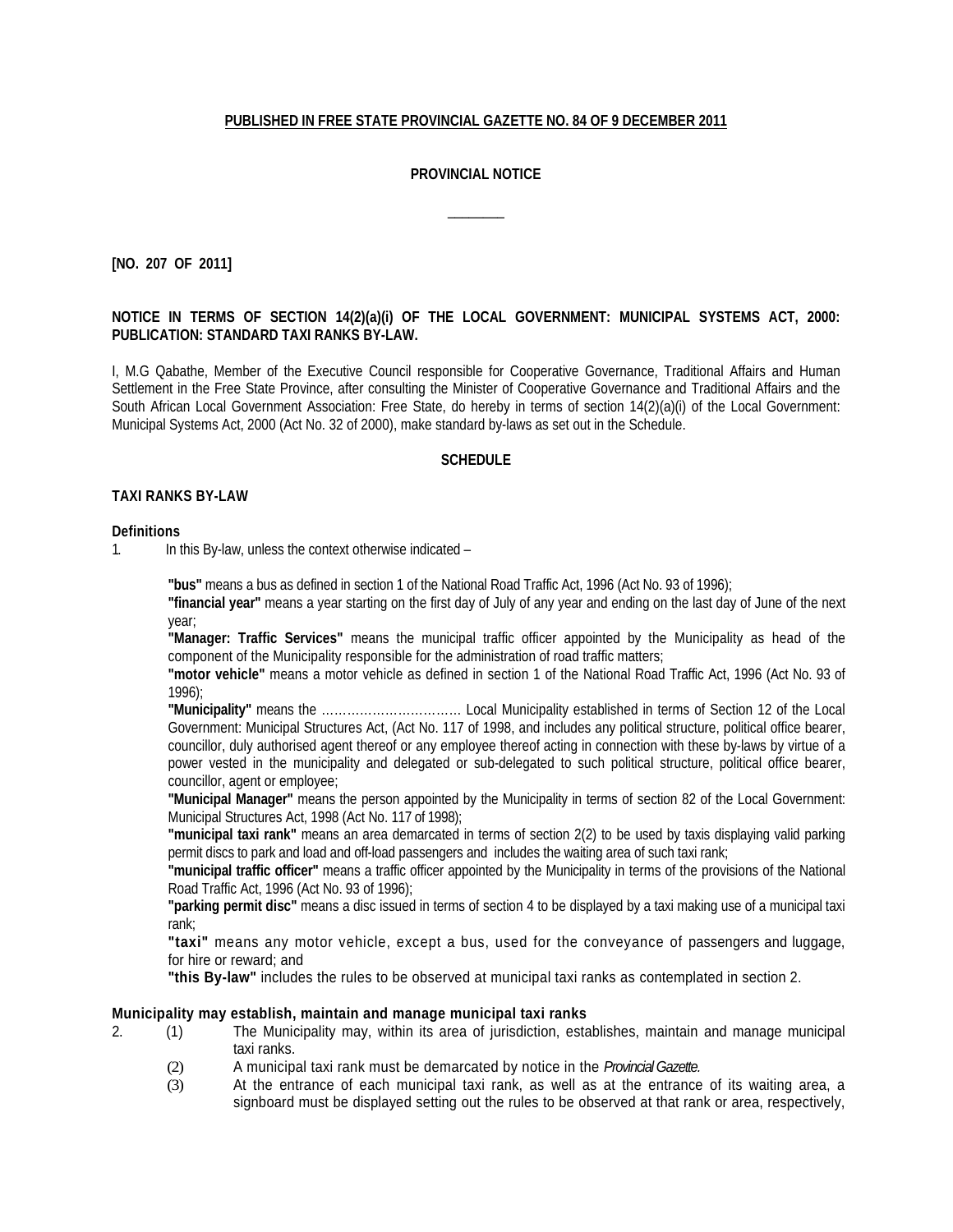- by -
- (a) taxi drivers;
- (b) taxi owners; or
- (c) members of the public,
- who enters into, parks at or makes use of taxi services at that rank or area.
- (4) Rules contemplated in subsection (3) must be adopted by the Municipality and promulgated in the *Provincial Gazette.*

## **Taxis to display parking permit discs when being driven into or parked at municipal taxi ranks**

- 3. (1) No taxi must be driven into or parked at a municipal taxi rank without displaying a valid parking permit disc attached in the manner set out in subsection (2).
	- (2) The parking permit disc referred to in subsection (1), must be displayed on the left side of the front windscreen of the taxi, in such a manner that the face thereof may be clearly visible to, and the inscriptions thereon easily legible by a person standing in front of or to the left front of the taxi.
	- (3) A parking permit disc must
		- (a) be of the design and contain the particulars set out in the Annexure; and
		- (b) be of a colour or made up of a combination of colours determined by the Municipality for the financial year concerned.

# **Application for, issue and duration of a parking permit disc**

- 4. (1) The owner of a taxi, desirous to make use of the municipal taxi ranks, must apply to the Municipality in writing for the issue of a parking permit disc for each taxi to make use of any such rank.
	- (2) An application for the issue of a parking permit disc must
		- (a) be in the form determined by the Municipality;
		- (b) be directed to the Municipal Manager;
		- (c) be accompanied by the fees determined by the Municipality;
		- (d) in respect of the next ensuing financial year, be made no later than the last day of April of each year.
	- (3) On receipt of the application, the Municipal Manager must consider the application and, no later than the last day of May of the year concerned —
		- (a) issue the parking permit disc to the applicant; or
		- (b) in writing, notify the applicant that the application was not successful, stating the reasons for his or her decision.
	- (4) If an application was turned down by the Municipal Manager
		- (a) because of a shortcoming in the application that can be rectified by the applicant, the applicant may rectify the shortcoming and, without the payment of any further fee, submit the application again;
		- (b) for any other reason, a new application for the same period may not be brought for the same taxi, but the applicant may appeal against the decision of the Municipal Manager, in which case the provisions of section 62 of the Local Government: Municipal Systems Act, 2000 (Act No. 32 of 2000), shall apply.
	- (5) In the case where application for the issue of a parking permit disc is made during a financial year for the remainder of that financial year, the Municipal Manager must process and finalise the application within a reasonable time.
	- (6) The owner of a taxi, making use of a municipal taxi rank, must
		- (a) at all times keep written record of the identity of the driver of such taxi at any specific time, if he or she is not the driver of the taxi concerned;
		- (b) keep such records for at least one year after the end of the financial year in which it was made; and
		- (c) on request by a municipal traffic officer, make the records available for inspection by the Municipality.
	- (7) A parking permit disc lapses at the end of each financial year.

## **Presumption that owner drove or parked taxi**